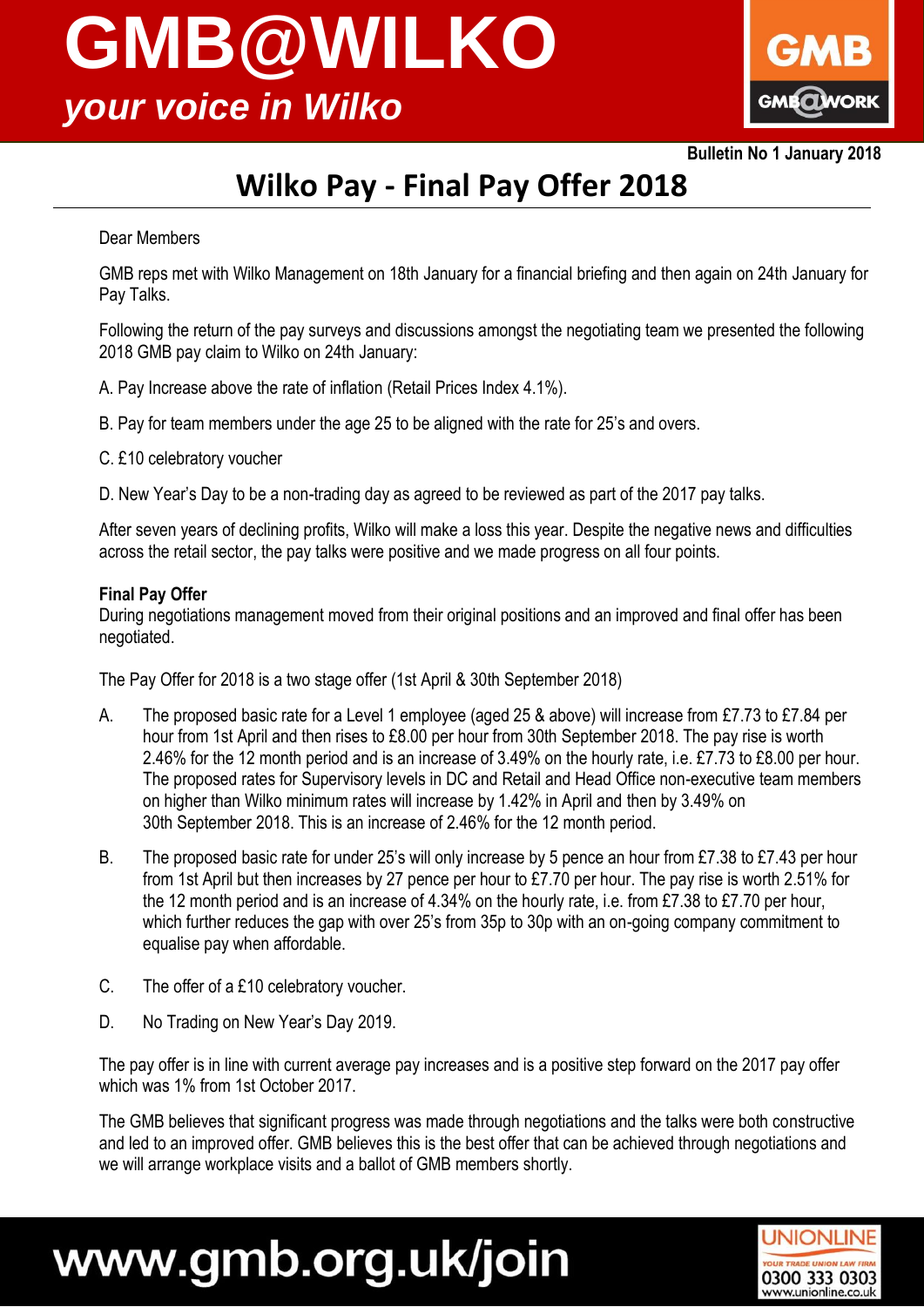|                                                                                        | <b>Implementation Date</b>                    |                                                                                     |                                 |  |  |
|----------------------------------------------------------------------------------------|-----------------------------------------------|-------------------------------------------------------------------------------------|---------------------------------|--|--|
|                                                                                        | 1 April 2018                                  | 30 September 2018                                                                   | <b>Full Year</b>                |  |  |
| Over 25s                                                                               | £7.84 (1.42%)<br>increase)<br>£0.01 above NLW | £8.00 (3.49% increase on<br>pre-April 2018 basic rate of<br>pay)<br>£0.17 above NLW | Average<br>increase of<br>2.46% |  |  |
| Under 25s                                                                              | £7.43 (0.68%<br>increase)<br>£0.05 above NMW  | £7.70 (4.34% increase on<br>pre-April 2018 basic rate of<br>pay)<br>£0.32 above NMW | Average<br>increase of<br>2.51% |  |  |
| Team Supervisor in Retail and<br>Levels 2-4 in the DC's (including<br>engineers)       | 1.42% increase                                | 3.49% increase on pre-<br>April 2018 basic rate of pay                              | Average<br>increase of<br>2.46% |  |  |
| Head Office non-executive team<br>members on higher than Wilko<br>minimum rates of pay | 1.42% increase                                | 3.49% increase on pre-<br>April 2018 basic rate of pay                              | Average<br>increase of<br>2.46% |  |  |
| £10 celebratory Wilko voucher<br>Not trading again on New Year's Day 2019              |                                               |                                                                                     |                                 |  |  |

 $9.8.0$ 

*GARY CARTER GMB NATIONAL OFFICER*